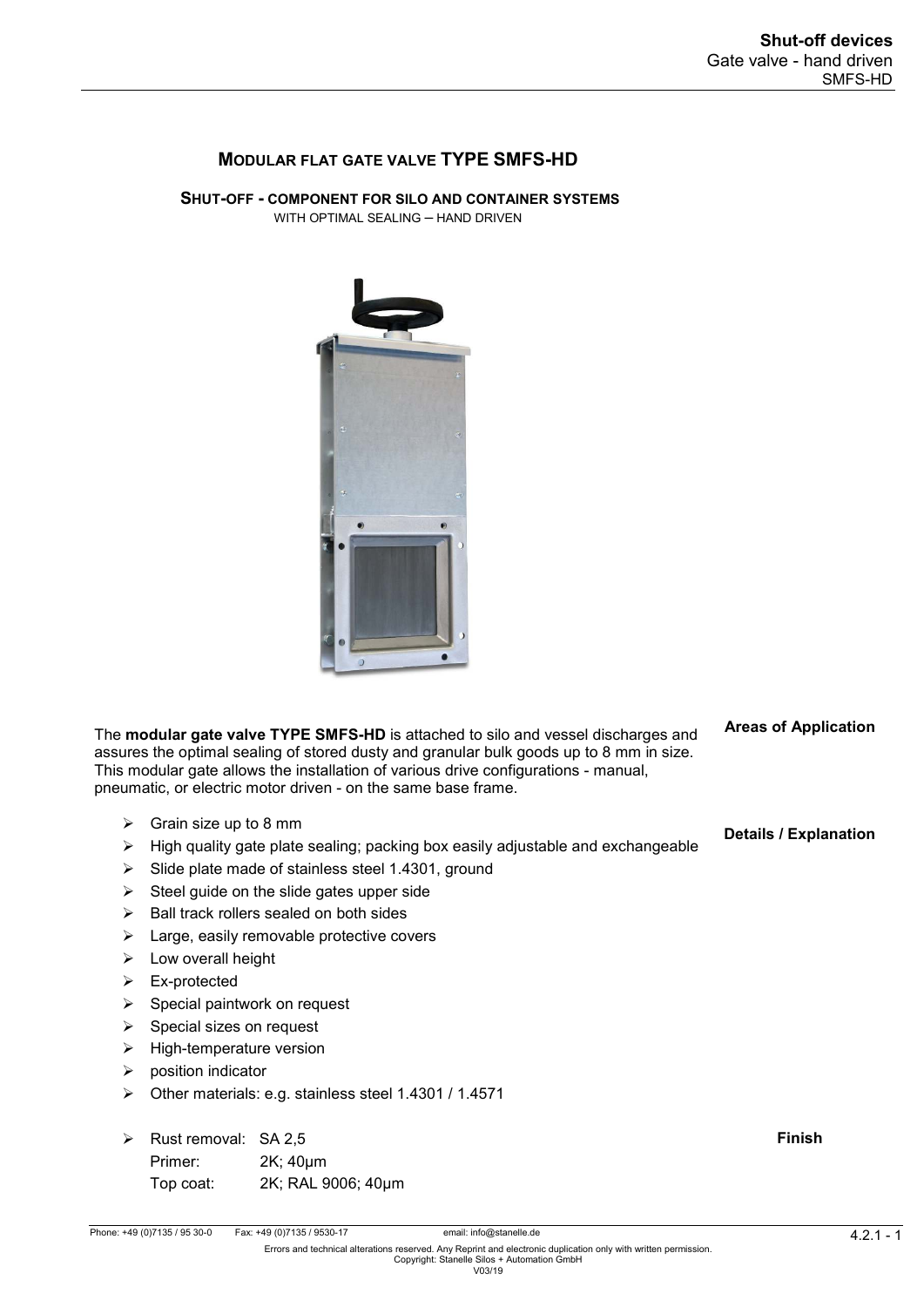#### **Spare parts drawing**



#### **Dimensions Flat Gate Type SMFS - HD**

| <b>AxB</b><br>[mm] | <b>Article No.</b> | Weight<br>[kg] | K<br>[mm] | M<br>[mm] | L1<br>[mm] | L2<br>[mm] | L3<br>[mm] | L <sub>4</sub><br>[mm] | L5<br>[mm] | н<br>[mm] |
|--------------------|--------------------|----------------|-----------|-----------|------------|------------|------------|------------------------|------------|-----------|
| 200x200            | 712 10 278         | 40             | 150       | 55        | 150        | 507        | 690        | 870                    | 300        | 100       |
| 250x250            | 712 10 294         | 43             | 200       | 55        | 175        | 575        | 790        | 970                    | 350        | 100       |
| 300x300            | 712 10 269         | 46             | 250       | 55        | 200        | 650        | 890        | 1070                   | 400        | 100       |
| 350x350            | 712 10 301         | 55             | 280       | 65        | 225        | 726        | 990        | 1170                   | 450        | 100       |
| 400x400            | 712 10 272         | 59             | 300       | 80        | 250        | 800        | 1090       | 1270                   | 500        | 100       |
| 450x450            | 712 10 296         | 62             | 330       | 90        | 275        | 881        | 1190       | 1370                   | 550        | 100       |
| 500x500            | 712 10 275         | 65             | 350       | 105       | 300        | 950        | 1290       | 1470                   | 600        | 100       |
| 600x600            | 712 10 305         | 87             | 380       | 120       | 325        | 1025       | 1390       | 1570                   | 700        | 120       |

Subject to technical changes

#### **Special solutions gate valve type SMFS - HD Special sizes on request** and the state of the state  $\overline{\phantom{a}}$  **Notice Notice**

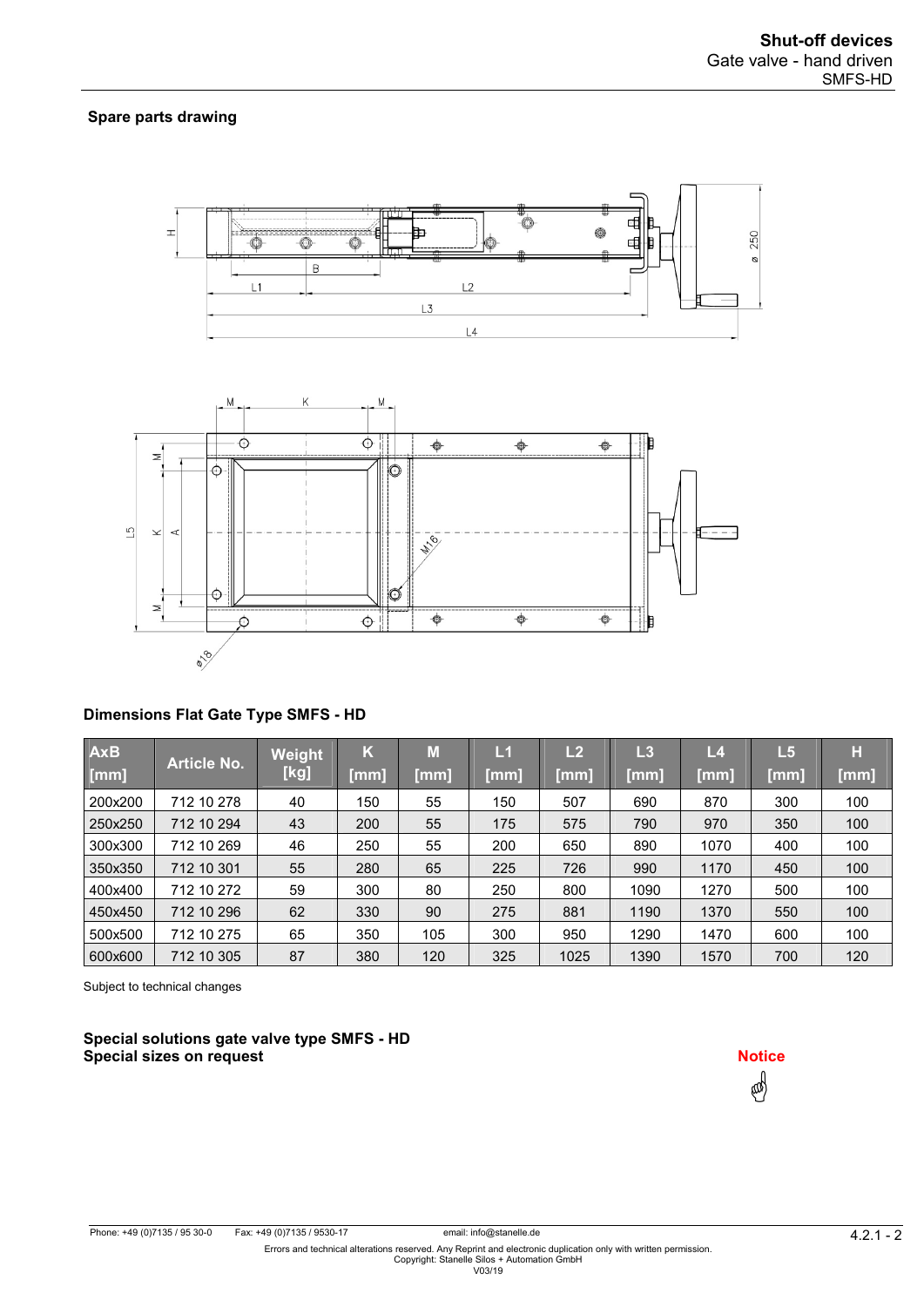# **OPTION: Actuation / reel wheel**



# **Specify chain length when ordering**

| $D1$ [mm] | <b>Reel wheel</b><br>Art No. | <b>Weight [kg]</b> | Chain according to<br><b>DIN 766</b><br>Art No. | Weight / m [kg] |
|-----------|------------------------------|--------------------|-------------------------------------------------|-----------------|
| 260       | 712 10 135                   |                    | 712 10 136                                      | 0,75            |

# **Accessories / Spare parts**

|                                     | <b>Article No.</b> |                |
|-------------------------------------|--------------------|----------------|
| Handwheel                           | 712 10 132         | $\frac{d}{dt}$ |
| Ball bearing - standard             | 712 10 143         |                |
| Bearing bush for manual slide valve | 712 10 268 109     |                |
| Spacer sleeve                       | 60-108             |                |
| Trapezoidal screw nut               | 712 10 269 108     |                |

email: info@stanelle.de و milit info@stanelle.de و Phone: +49 (0)7135 / 95 30-0 Fax: +49 (0)7135 / 9530-17<br>Errors and technical alterations reserved. Any Reprint and electronic duplication only with written permission<br>Cop V03/19